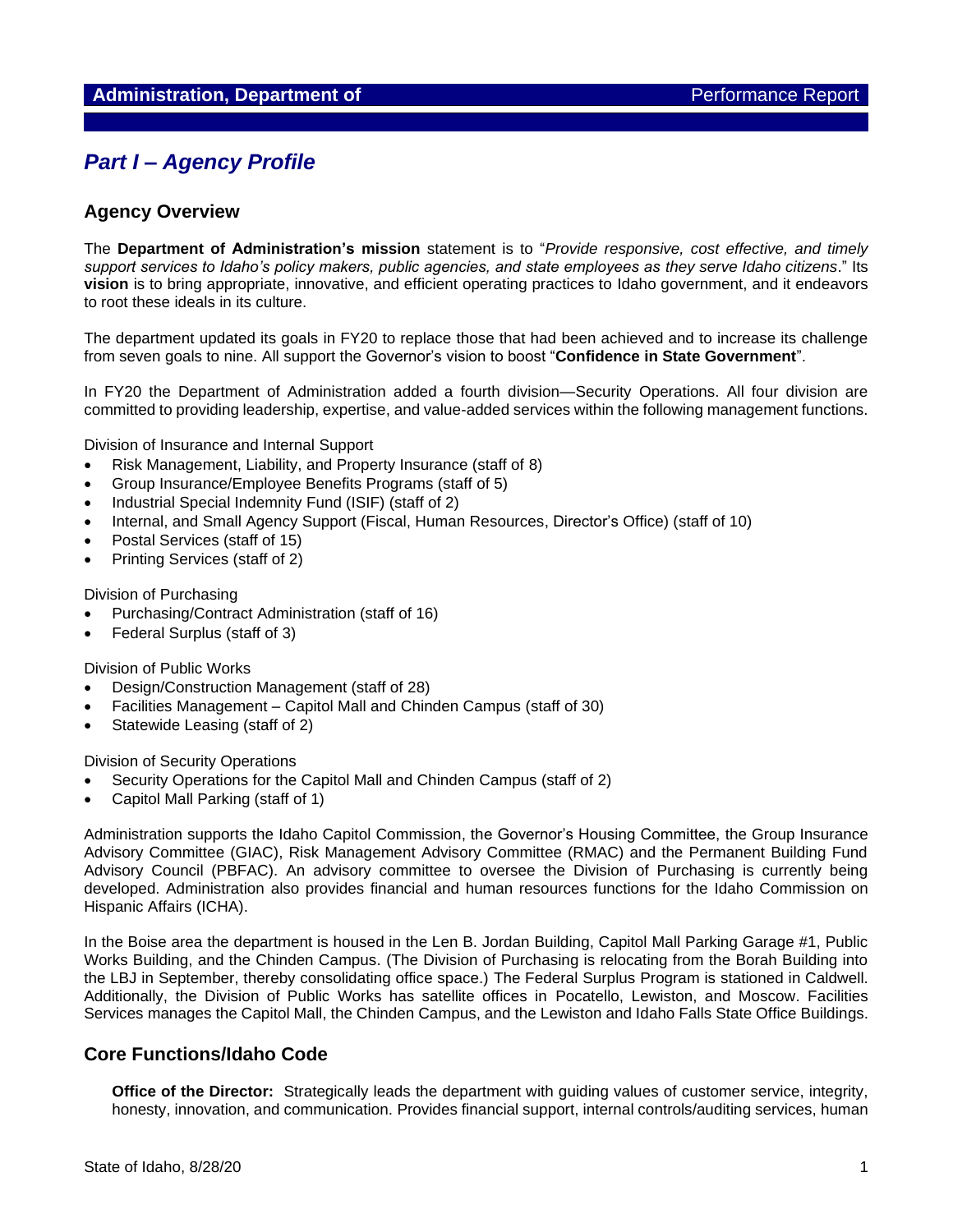resources, and payroll services to all programs within the Department, supported advisory groups, and Hispanic Commission. It supports the following statutory oversight groups. (Idaho Code Section 67-5701-5704)

**The Idaho State Capitol Commission:** Composed of nine members—six public members and three ex-officio voting members including the Executive Director of the Idaho State Historical Society, Director of the Legislative Services Office, and the Director of the Department of Administration, who serves as Commission Secretary. The Commission is charged with the ongoing oversight of the Capitol Building including overseeing all restoration work and additions to the building; approves all displays, artwork, and furnishings within the Capitol; and promotes interest in the history of the Capitol Building. Department support for this committee includes accounting, clerical, and facility planning/management services. (Idaho Code Section 67-16)

**The Governor's Housing Committee**: Composed of two members of the State Senate, two members of the House of Representatives, and the Director of the Department of Administration. It oversees the Governor's Residence Fund created to provide a governor's housing allowance and/or the acquisition, construction, remodel, furnishing, equipping, or maintaining a governor's residence. Department support for this committee includes accounting, clerical, and facility planning/management services. (Idaho Code Section 67-455)

**Division of Insurance and Internal Support (DIIS)** Conducts diligent dispersion of government documents through reproduction and mailing via **Postal Services** and **Printing Services**. The **Office of Risk Management** serves as the state's property and liability insurance manager and adjusts claims made against the state. The **Office of Group Insurance** (OGI) contracts and administers medical, dental, life, flexible spending account, and disability benefit contracts for state employees and retirees. Finally, the **Industrial Special Indemnity Fund** manages a portion of the workers' compensation system commonly referred to as the "Second Injury Fund," which provides lifetime benefits to workers who become totally and permanently disabled from a work injury. (Idaho Code Sections 67-5746; 67-5760–5778; 72-323–334 and 409)

**Division of Purchasing (DOP):** Administers purchasing policy and implementation for property acquisitions (goods and services) for state executive agencies, including solicitation, issuance, and administration of contracts and training for professional purchasing staff. It also serves as clearinghouse for the federal government's surplus properties through its **Federal Surplus Property** program. (Idaho Code Sections 67-9201 et seq.; 67-5744; 67- 5749-5750)

**Division of Public Works (DPW):** Manages the construction, alteration, and repair of public buildings for Idaho's state agencies. Its **Facilities Services** group is charged with the management (operations and maintenance) and space allocation of all facilities on the Capitol Mall, Chinden Campus, and the Lewiston and the Idaho Falls State Office Buildings. Additionally, the division is tasked with negotiating, approving, and making contractual **lease agreements** for office space to be used by various state departments, agencies, and institutions. DPW also coordinates activities of the **Permanent Building Fund Advisory Council**. (Idaho Code Sections 67-5705-5713)

**Division of Security Operations (DSO):** Administers security operations for all facilities in the Capitol Mall, Chinden Campus, and the Lewiston and the Idaho Falls State Office Buildings. Provides **Parking Services** for the Capitol Mall. (Idaho Code Sections 67-5708-5709)

## **Revenue and Expenditures**

| <b>Revenue</b>                  | <b>FY 2017</b> | <b>FY 2018</b> | <b>FY 2019</b> | <b>FY 2020</b> |
|---------------------------------|----------------|----------------|----------------|----------------|
| <b>General Fund</b>             | \$7,323,956    | \$7,242,471    | \$6,236,746    | \$6,096,568    |
| Idaho Education Network - 0120  | \$623          | \$1,066        | \$0            | \$0            |
| <b>Indirect Cost Recovery</b>   | \$0            | \$0            | \$0            | \$0            |
| <b>Federal Grants</b>           | \$0            | \$0            | \$0            | \$0            |
| Permanent Building Fund         | \$58,295,207   | \$122,573,984  | \$131,884,214  | \$165,031,374  |
| Governor's Housing Fund         | \$166,230      | \$5,122        | \$103,515      | \$1.121        |
| Admin. & Accounting Srvcs.      | \$19,581,283   | \$29,058,762   | \$29,321,452   | \$30,240,982   |
| <b>Federal Surplus Property</b> | \$628,221      | \$750,607      | \$551,932      | \$490,283      |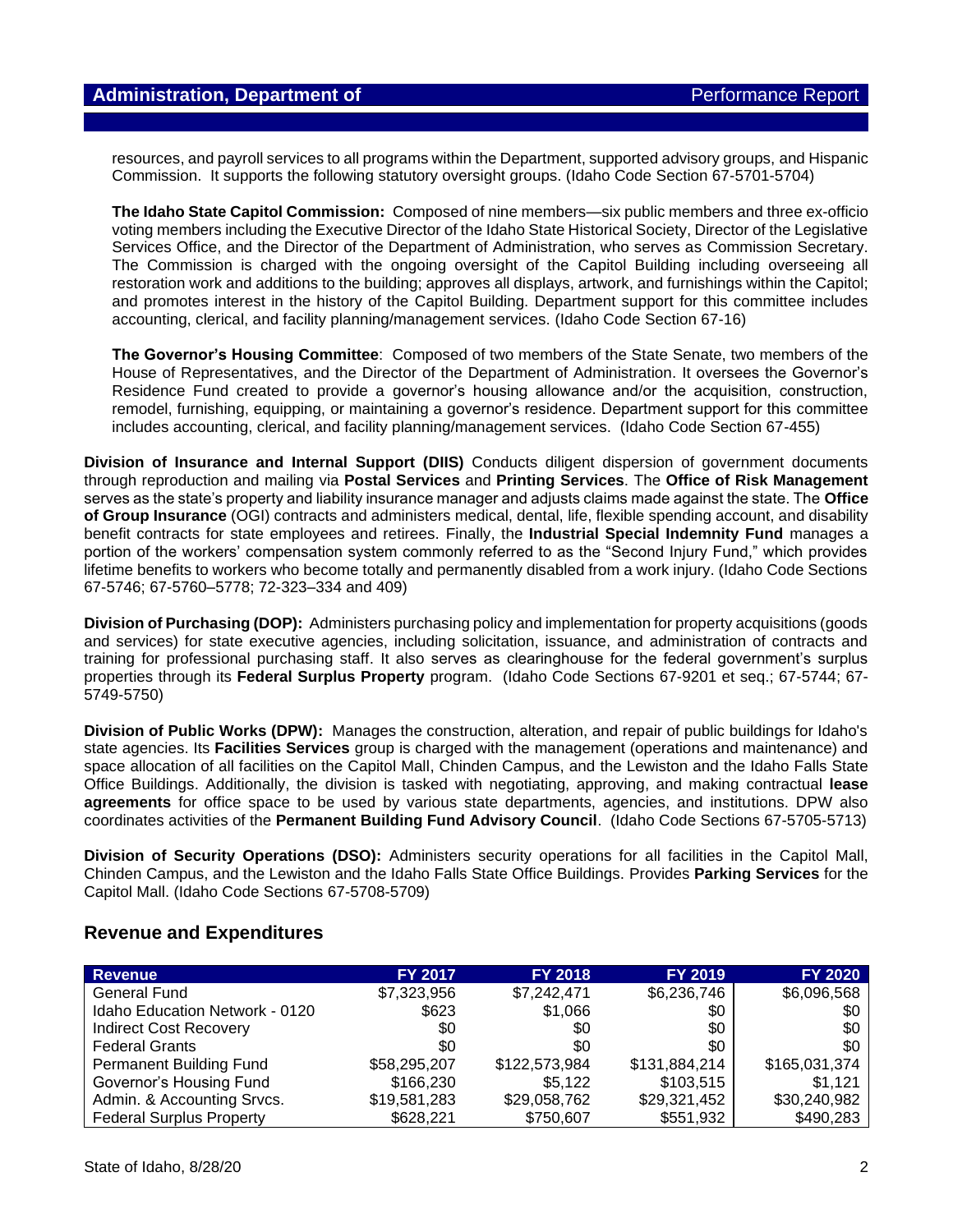# Administration, Department of **Administration, Department of** Performance Report

| Group Insurance                 | \$290,939,250  | \$324,715,363  | \$292,323,371  | \$307,203,996  |
|---------------------------------|----------------|----------------|----------------|----------------|
| <b>Risk Management</b>          | \$9,106,417    | \$10,863,233   | \$10,316,888   | \$13,600,277   |
| Administrative Code Fund        | \$536.889      | \$391.711      | \$50,344       | \$706          |
| Capitol Income & Reserve Fund   | \$380,181      | \$381,266      | \$506,476      | \$623,032      |
| Special Indemnity Fund          | \$4,683,917    | \$4,743,218    | \$2,627,148    | \$5,408,760    |
| <b>Total</b>                    | \$391,642,174  | \$500,726,803  | \$473,922,086  | \$528,632,100  |
| <b>Expenditures</b>             | <b>FY 2017</b> | <b>FY 2018</b> | <b>FY 2019</b> | <b>FY 2020</b> |
|                                 |                |                |                |                |
| <b>Personnel Costs</b>          | \$9,896,802    | \$10.411.597   | \$8,243,394    | \$8,701,062    |
| <b>Operating Expenditures</b>   | \$19,567,353   | \$23,107,738   | \$25,441,274   | \$31,280,149   |
| Capital Outlay                  | \$55,401,586   | \$84,037,970   | \$119,639,483  | \$142,228,313  |
| <b>Trustee/Benefit Payments</b> | \$288,610,462  | \$307,466,059  | \$297,881,348  | \$317,941,173  |

# **Profile of Cases Managed and/or Key Services Provided**

| <b>Cases Managed and/or Key Services</b><br><b>Provided</b>                              | <b>FY 2017</b> | FY 2018        | FY 2019        | <b>FY 2020</b> |
|------------------------------------------------------------------------------------------|----------------|----------------|----------------|----------------|
| <b>Insurance &amp; Internal Support Division:</b>                                        |                |                |                |                |
| # of FTP's supported through payroll & HR                                                |                |                |                |                |
| Administration<br>$\bullet$                                                              | 138            | 140            | 114            | 121            |
| <b>Hispanic Commission</b><br>$\bullet$                                                  | 3              | 3              | 3              | 3              |
| <b>Information Technology Services</b>                                                   | $\overline{0}$ | 0              | 31             | $\Omega$       |
| Value of property insured by Risk<br>Management                                          | \$7.8 Billion  | \$8.5 Billion  | \$8.8 Billion  | \$9.2 Billion  |
| # of vehicles insured for liability by Risk<br>Mgmt (all vehicles insured for liability) | 7,190          | 7,384          | 7,395          | 7,561          |
| # of vehicles insured for physical damage<br>(only vehicles scheduled for this coverage) | 6,657          | 6,906          | 6,976          | 7,161          |
| # of active employees enrolled in group ins                                              | 18,590         | 18,721         | 18,839         | 19,085         |
| # of active employee dependents enrolled in<br>state's group insurance                   | 27,499         | 27,803         | 27,969         | 28,194         |
| # of retirees enrolled in state's group<br>insurance                                     | 726            | 699            | 675            | 638            |
| # of retiree dependents enrolled in group ins                                            | 189            | 167            | 180            | 171            |
| <b>New ISIF New Claims</b>                                                               | 26             | 39             | 37             | 36             |
| <b>New ISIF Complaints</b>                                                               | 28             | 32             | 33             | 36             |
| New ISIF annuitants added to monthly rolls                                               | $\overline{7}$ | 12             | 7              | 8              |
| <b>ISIF annuitant deaths</b>                                                             | 10             | $\overline{7}$ | $\overline{7}$ | 4              |
| # of postage pieces mailed - external                                                    | 6,224,493      | 9,747,286      | 11,267,356     | 12,561,875     |
| # of postage pieces mailed - interoffice                                                 | 725,462        | 741,058        | 735,107        | 738,697        |
| \$ postal cost avoidance                                                                 | \$795,170      | \$1,008,805    | \$1,206,676    | \$1,242,116    |
| # of impressions made - Printing Services                                                | 2,426,237      | 2,365,863      | 1,625,260      | 1,325,349      |
| <b>Purchasing Division:</b>                                                              |                |                |                |                |
| # of contracts issued/value                                                              | 717/ \$717M    | 665 / \$624M   | 710 / \$374M   | 367 / \$861 M  |
| # of purchasing personnel trained/man hours                                              | 554 / 53,184   | $519/168*$     | 525 / 119      | 542 / 147      |
| # of P-card transactions                                                                 | 353,196        | 374,157        | 330,723        | 276,371        |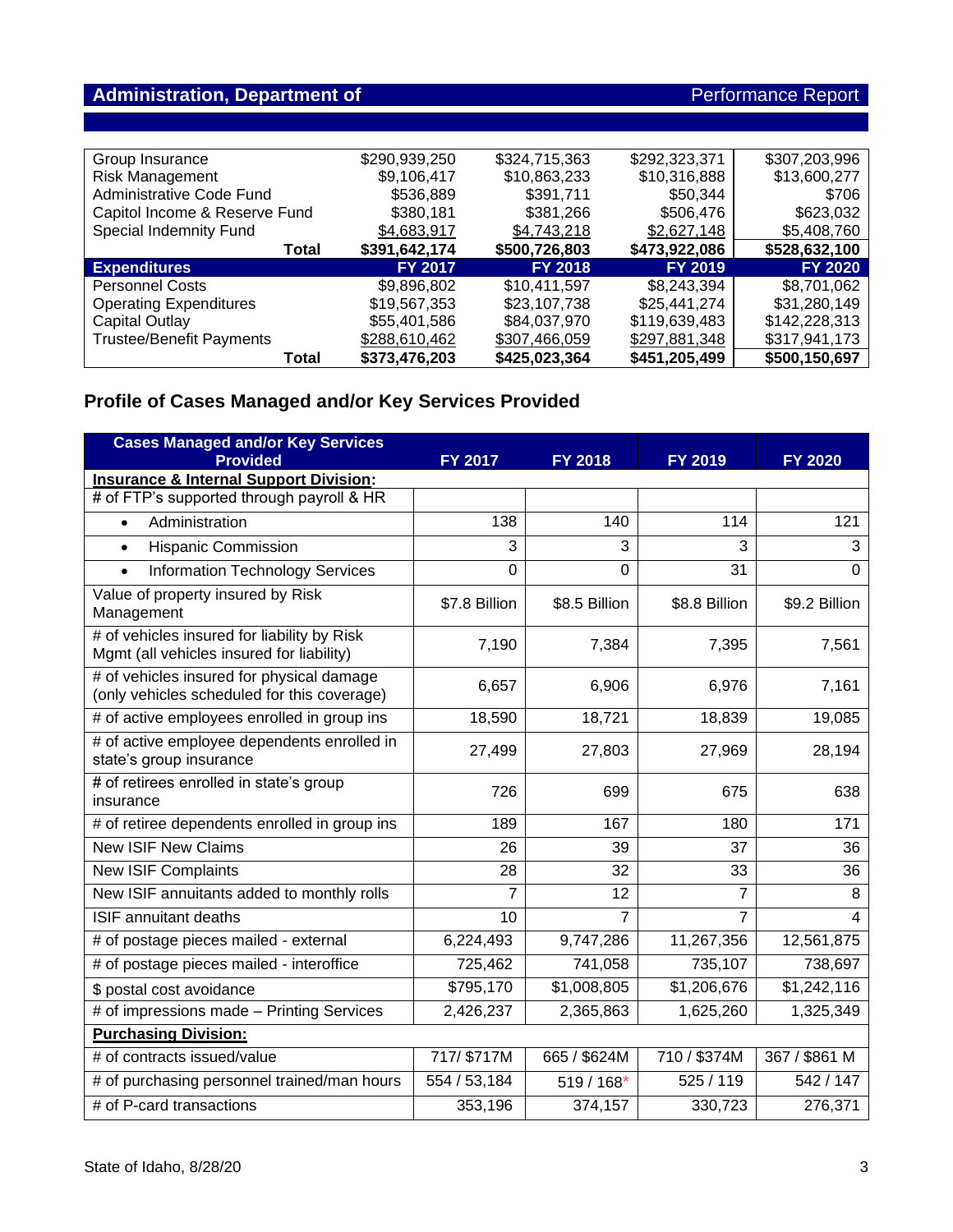## **Administration, Department of** *Performance Report* **Report of** *Performance Report*

| <b>Cases Managed and/or Key Services</b><br><b>Provided</b> | <b>FY 2017</b> | <b>FY 2018</b> | <b>FY 2019</b> | <b>FY 2020</b> |
|-------------------------------------------------------------|----------------|----------------|----------------|----------------|
| \$ total value of P-card usage                              | \$64,344,631   | \$80,914,930   | \$81,839,812   | \$68,073,266   |
| \$ of Federal Surplus Property (FSP) items<br>sold          | \$466,338      | \$430,439      | \$505,858      | \$462,882.89   |
| FSP's Average cost savings to public entities               | 81.86% **      | 86.36% **      | 84.24% **      | 74.01%**       |

#### **Key Services Explanatory Notes:**

\*Historically, DOP has reported on the total number of personnel trained and the total number of contact hours (i.e. training hours X personnel trained). For FY18 and going forward, DOP will report instead on total number of personnel trained and the number of direct hours spent training by DOP personnel. It clearly expresses the time dedicated by DOP to training and is far easier to report on accurately.

**\*\*** The Federal Surplus Property (FSP) average costs savings to public entities is calculated by comparing the market value of products sold to the price paid by the donee.

| <b>Public Works Division:</b>                                                                      |               |               |                |               |  |  |  |
|----------------------------------------------------------------------------------------------------|---------------|---------------|----------------|---------------|--|--|--|
| \$ appropriated for Public Works projects not<br>including agency funds                            | \$29,626,700  | \$71,425,700  | \$77,522,000   | \$45,221,400  |  |  |  |
| \$ amount of all funding sources for projects<br>under construction                                | \$199,162,118 | \$242,752,152 | *\$385,727,167 | \$471,634,184 |  |  |  |
| # of active Public Works projects                                                                  | 253           | 279           | 369            | 415           |  |  |  |
| # of new Public Works projects                                                                     | 138           | 120           | 237            | 122           |  |  |  |
| # of closed Public Works projects                                                                  | 156           | 116           | $*43$          | 77            |  |  |  |
| # sq. ft. office space leased statewide                                                            | 1,454,974     | 1,321,949     | 1,557,206      | 1,455,153     |  |  |  |
| # sq. ft. total space leased statewide                                                             | 1,956,245     | 1,977,163     | 1,975,129      | 1,877,989     |  |  |  |
| \$ amount of office space leased statewide                                                         | 21,292,499    | \$20,199,149  | \$22,145,420   | \$21,612,026  |  |  |  |
| \$ amount of total space leased statewide                                                          | \$28,279,096  | \$29,249,095  | \$28,797,330   | \$28,613,904  |  |  |  |
| **# of demand maintenance work orders<br>resolved in Capitol Mall (requests from<br>tenants)       | No Report     | No Report     | 3,401          | 2,879         |  |  |  |
| # of routine and scheduled preventive<br>maintenance work orders - Capitol Mall                    | 1,163         | 1,336         | 1,357          | 1,402         |  |  |  |
| **# of demand maintenance work orders<br>resolved at the Chinden Campus (requests<br>from tenants) | No Report     | No Report     | ***93          | 848           |  |  |  |
| # of routine and scheduled preventive<br>maintenance work orders - Chinden Campus                  | No Report     | No Report     | No Report      | 4,966         |  |  |  |
| <b>Security Operations Division:</b>                                                               |               |               |                |               |  |  |  |
| # of Capitol Mall parking passes issued                                                            | 1,799         | 1,835         | 1,833          | 1,755         |  |  |  |
| # of temporary parking passes issued                                                               | 1,536         | 1,597         | 1,653          | 1,242         |  |  |  |
| # of parking permits issued for meetings                                                           | 6,457         | 7,586         | 6,715          | 5,662         |  |  |  |
| Kay Sarvices Evnlangtory Notes:                                                                    |               |               |                |               |  |  |  |

#### **Key Services Explanatory Notes:**

**\***Implementation of a new project management/fiscal system has drawn out and delayed closing of projects as data was transferred to the new system. This also affects the dollar value of funding from all sources, as projects that are virtually complete remain in the system. This will reduce as the transition is completed. **\*\***This is the number of orders that was submitted on-line by tenants and does not include demand work that was phoned in. No report data will be populated in future updates for on-demand work orders for maintenance, grounds, security, and janitorial.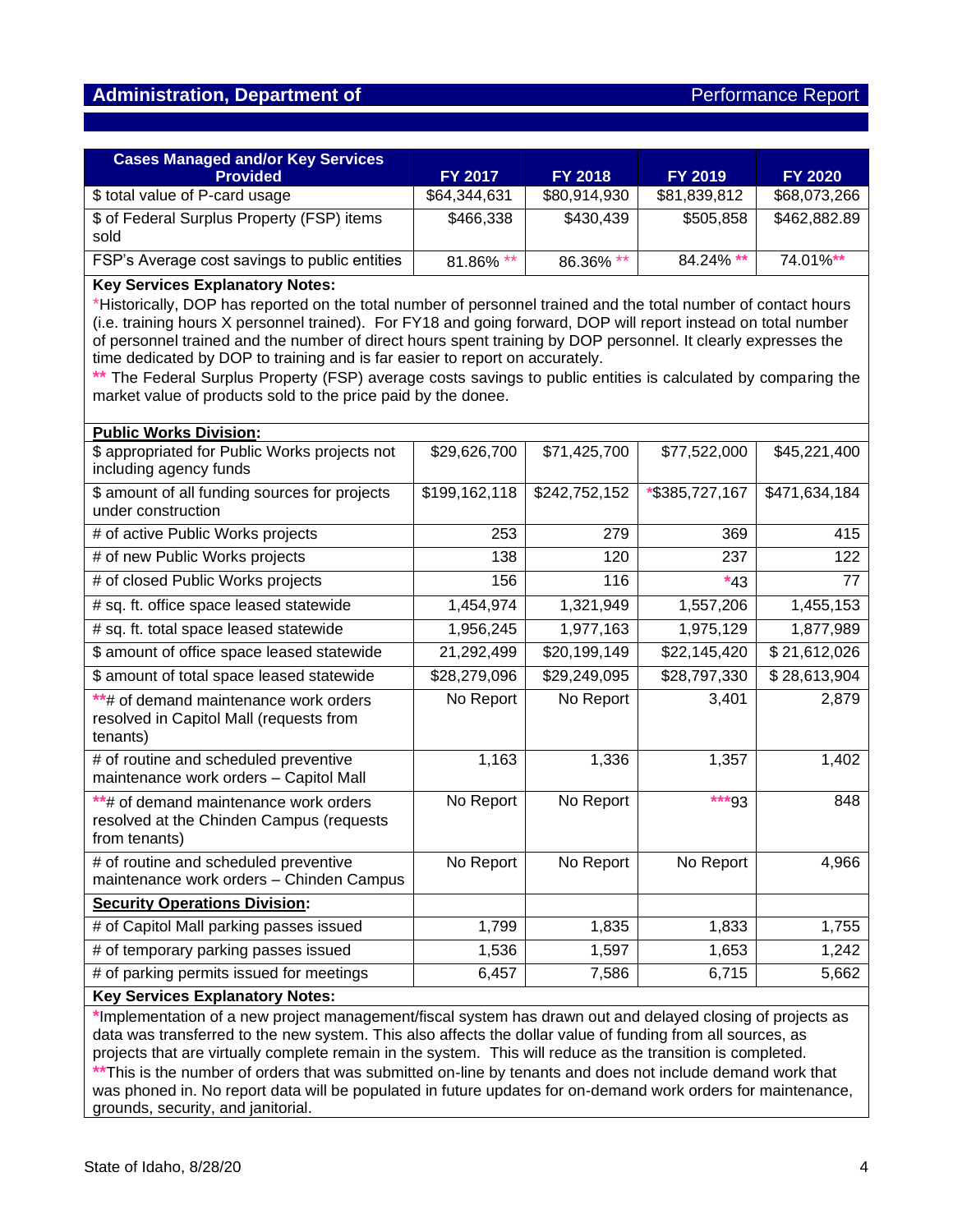| <b>Cases Managed and/or Key Services</b><br><b>Provided</b>                                                    | <b>FY 2017</b> | <b>FY 2018</b> | <b>FY 2019</b> | <b>FY 2020</b> |  |  |  |
|----------------------------------------------------------------------------------------------------------------|----------------|----------------|----------------|----------------|--|--|--|
|                                                                                                                |                |                |                |                |  |  |  |
| The number of work orders nor the frequency will be the same at each campus. The Capitol Mall has              |                |                |                |                |  |  |  |
|                                                                                                                |                |                |                |                |  |  |  |
| approximately 2400 ASSETS and the Chinden Campus approximately 6100. Chinden is also required to meet          |                |                |                |                |  |  |  |
| DEQ, DIG Line, and SPCC requirements so there are many additional tasks at that site. Assets are combined      |                |                |                |                |  |  |  |
|                                                                                                                |                |                |                |                |  |  |  |
| or separate and create a TASK. HPI is responsible for certain maintenance in Buildings 1,3,5,7 and Café on the |                |                |                |                |  |  |  |
| Chinden Campus--1002 assets, approximately 45% of total tasks                                                  |                |                |                |                |  |  |  |
|                                                                                                                |                |                |                |                |  |  |  |
| ***An on-line work order system for the Chinden Campus had not yet been set up at this point. This number      |                |                |                |                |  |  |  |
| represents work requested and completed since the form went live for Building 2. (5/6/2019 to 6/30/2019)       |                |                |                |                |  |  |  |

## **Red Tape Reduction Act**

Each agency shall incorporate into its strategic plan a summary of how it will implement the Red Tape Reduction Act, including any associated goals, objectives, tasks, or performance targets. This information may be included as an addendum.

|                        | As of July 1, 2019 | As of July 1, 2020 |
|------------------------|--------------------|--------------------|
| Number of Chapters     |                    |                    |
| Number of Words        | 29.324             |                    |
| Number of Restrictions | $360**$            |                    |

**\****Word count does not include Table of Contents, Subject Index, or headers and footers.* **\*\****Restrictions are "shall", "must", "may not", "prohibited", "required".*

## **FY 2020 Performance Highlights**

## **Division of Insurance and Internal Support**

#### **Office of Group Insurance (OGI)**

- Several enhancements were made to the state's health coverage by the addition of all required coverages under the Affordable Care Act (ACA) including preventive services at 100%. Physical therapy limits were increased as part of a program to promote more conservative treatments before surgery, and the High Deductible Health Plan (HDHP) was made compatible with Health Savings Accounts (HSA).
- Staff took a more organized and deliberate approach to communicating benefit information to members by sharing monthly benefit highlight information via email and on the Office of Group Insurance website. These frequent and short communications promote member education about the specific benefits or nuances of a very robust health plan.

#### **Office of Risk Management**

- To reduce property claims to the state, in FY20 Risk Management offered a new free training session to all agencies and universities. The session focused on best practices for inspecting, testing and maintaining sprinkler systems. Training was offered to support Risk Management's goal to reduce overall property claim counts and the severity and cost for property claims.
- Preparation occurred during FY20 making it possible to reduce future litigation and insurance costs beginning in FY21. Risk Management will offer coverage for wages and benefits on covered claims which will allow for agile settlement negotiations and the ability to effectively manage litigation dollars. Cyber Liability will now be self-retained which will reduce overall cost for this line of business in future years. The property policy is now divided between two insurance carriers which will give the state more negotiation power on future property renewals.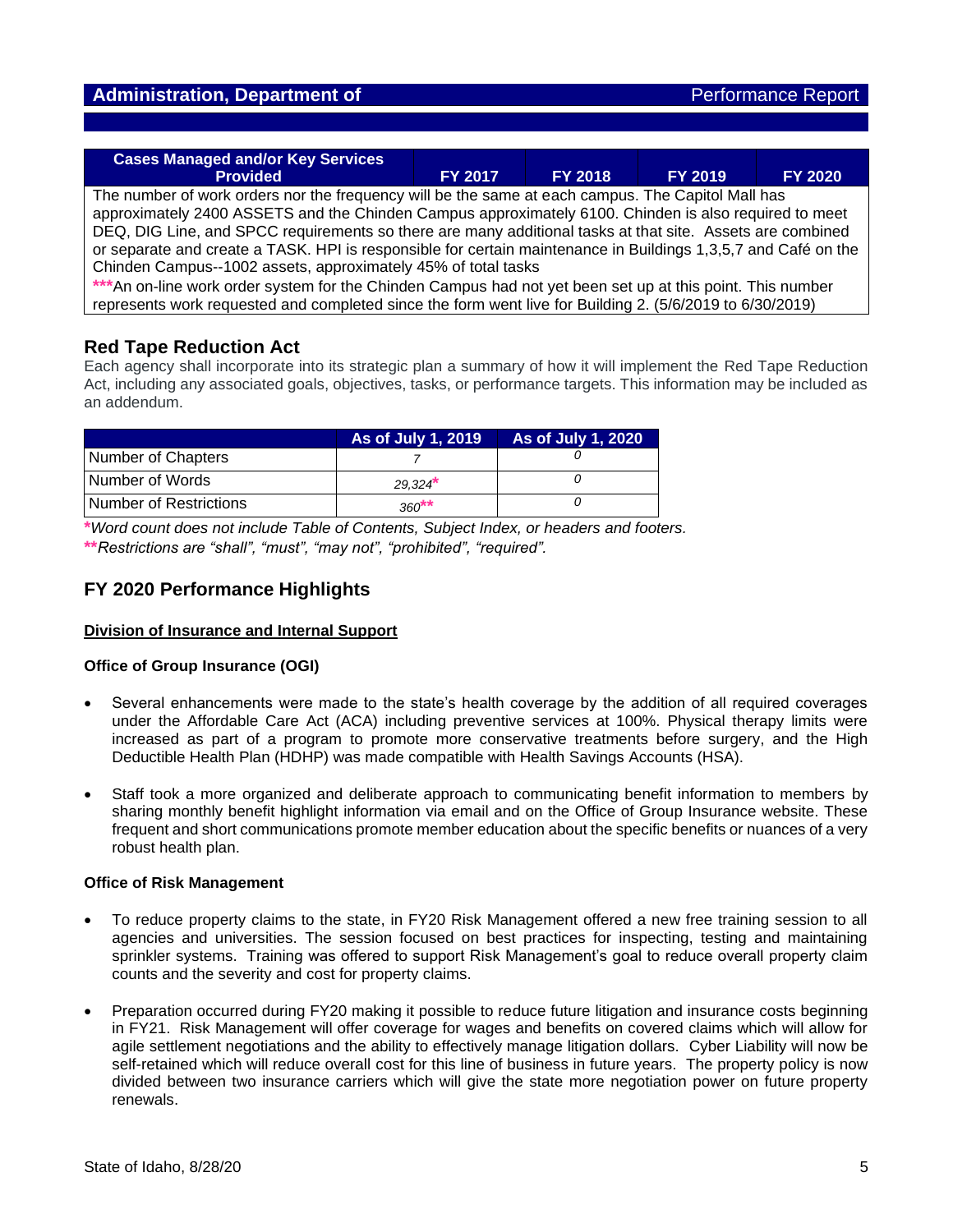#### **Industrial Special Indemnity Fund**

• The ISIF is careful in defending claims through the hearing process with the Industrial Commission. If unsuccessful, the amount of benefit payments can be substantial. In FY20, the ISIF fully defended 14 cases, of which 12 were dismissed by the Commission. This success emphasizes the importance of thorough evaluation of each claim.

#### **Postal Services / Printing Services**

- Over the last year, Central Postal saved agencies an estimated \$353,000 in postage by providing interoffice mail services.
- By processing First-Class typed letters using the postal bar code sorter, agencies have saved a combined total of \$847,000 in FY20 in USPS discounts versus sending out all letters at the individual First-Class rate. This figure does not include the package discounts, flat discounts, and postage meter leasing charges. As more agencies utilize Central Postal Services for ALL of their mailing needs, additional savings will be obtained.
- Central Postal has grown the Postal Annex at the Chinden Campus, servicing 2 agencies in the beginning to now servicing 5 agencies, with more to move on campus this year. This location serves as the Shipping/Receiving location for all agencies on campus.
- Printing Services has leased new copier/printer units. These units offer increased options for our customers, are quicker and process jobs more accurately, plus save the state money in leasing fees from the previous lease agreement.
- The joint-document management system is scheduled to roll out this year. This system will allow agency users to perform a wide variety of services on their own. They will have the ability to upload their address lists and document templates to the system, create a document template, merge documents, and cleanse addresses for accuracy. They will also have the option to email the document, have the document printed and mailed, or both. This system can apply 2D bar code placement on the printed pages that will allow the inserting machines in Central Postal to track the inserting jobs, ensure that the correct pages are inserted into the envelopes, and provide closed-loop verification of mailing in real time for the customer. Customers will be able to view every step in the process in real time, from creating the document, printing the document, inserting the document, as well as the entire flow through the mail stream in the USPS system including delivery to the recipients door.

#### **Division of Security Operations**

- In partnership with Idaho State Police, created formal Security OPplan for 2020 Legislative Session.
- Developed and delivered updated Emergency Response Guidebook for the Capitol Building.
- Renewed contract with **CBI Security Services**, beginning August 2020 for the Capitol Mall.
- Completed Access Control system installation in Postal Services, State Board of Education, and the Division of Career and Technical Education.
- Completed both the Evaluation Phase and the Execution Phase of the Security Strategic Plan.

#### **Division of Purchasing**

• DOP adopted new Vision and Mission statements and implemented several related strategies including a suite of CY20 Initiatives, a communication channel to celebrate how the team is #LivingtheVision, and a series of meetings called Excellence Wednesday. The team continues to focus on opportunities to achieve the Vision and has carried this effort into FY21.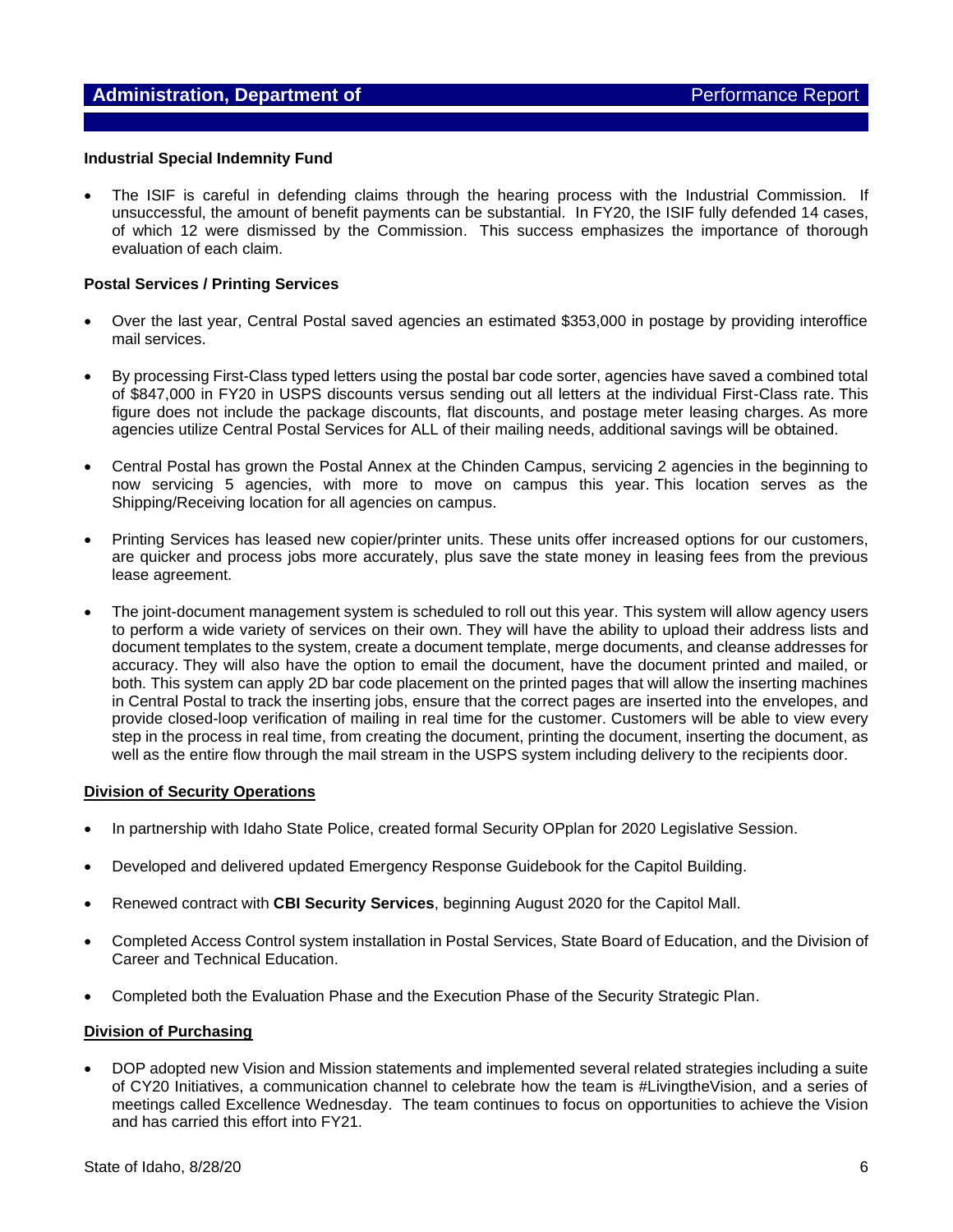## **Administration, Department of Administration, Department of Administration Administration, Performance Report**

- The DOP team made significant contributions to the state's COVID-19 Emergency Response. One buyer went on temporary assignment at the Idaho Office of Emergency Management to help procure life-saving medical PPE. Another buyer took responsibility for vetting PPE suppliers, researching potential sources of PPE, and sourcing masks, gloves, and sanitizer for the Department's MGS Program. DOP also issued emergency contracts for post-COVID building sanitation and organized a bi-weekly PPE meetings to share information amongst the agencies with the highest demand for pandemic-related supplies.
- DOP launched its first state certification for purchasing staff. The Idaho Certified Public Buyer (ICPB) Certification will ultimately have several levels, based on the knowledge, skills, and experience required to achieve it. The ICPB-RFQ certification launched on June 30, 2020. Eligible employees will be able to sign up for the first exam window in August 2020.
- A new solicitation type, called the Solution-Based Invitation to Negotiate, was introduced in 2020, with the first one issued in March. This solicitation type is aimed at leveraging the expertise of the industry in accomplishing the best solution for the state.
- DOP issued many important contracts including: Substance Use Disorder contract responsive to Medicaid expansion; Summer Employment Services for Students with Disabilities; marketing contracts for several state agencies; and statewide temporary services contracts.
- DOP filled two new positions created by the Legislature during the 2019 legislative session. The new Contract Administrator positions focus on increasing the quality of contract management and administration throughout the state.
- The DOP Leadership Team completed a leadership development course and is implementing efforts related to effective meetings, meaningful problem solving, and stakeholder engagement.

#### **Federal Surplus Properties (FSP)**

- In FY20 FSP donated 10,530 items to 129 various public agencies, nonprofit organizations and shelters. Approximate market value for all items was \$1,323,668 with FSP charging donees only \$344,069 to cover operating costs. This saved the agencies and political subdivisions about \$1 million for equipment, machinery, tools, furniture and many more items necessary for their operations. A great portion of the savings represented taxpayer dollars.
- Since the beginning of COVID-19, Federal Surplus has been working to provide much needed medical, safety, shelters, and sanitization supplies to our donees. It has donated 3,830 items in direct support of COVID, saving agencies an estimated \$300,000. Some of these items were screened by FSP directly from the Department of Defense once medical supplies were being released to state surpluses. FSP coordinated with the base to arrange shipment of the supplies to Idaho or make arrangements for agencies to directly pick them up.
- In September, FSP went through a State Review of Operations conducted by GSA. The review period covered was from July 1, 2017 through June 30, 2019. GSA found Idaho Federal Surplus Property to be within conformance in all areas and gave a final conclusion for FSP to be on a 4-year review cycle versus a 2-year cycle. GSA representatives specifically stated in the review "The warehouse is well organized."
- For the second year in a row, FSP had the opportunity to work with a local federal agency in receiving a large quantity of office furniture they were surplusing. FSP staff worked alongside a local moving company to bring in 308 pieces of furniture from the Department of Justice in Boise. Since receiving it, 240 items have already been donated to numerous donees. Gooding Fire Department was able to outfit a new fire station and the Owyhee County Sheriff's Department received seven complete office suites.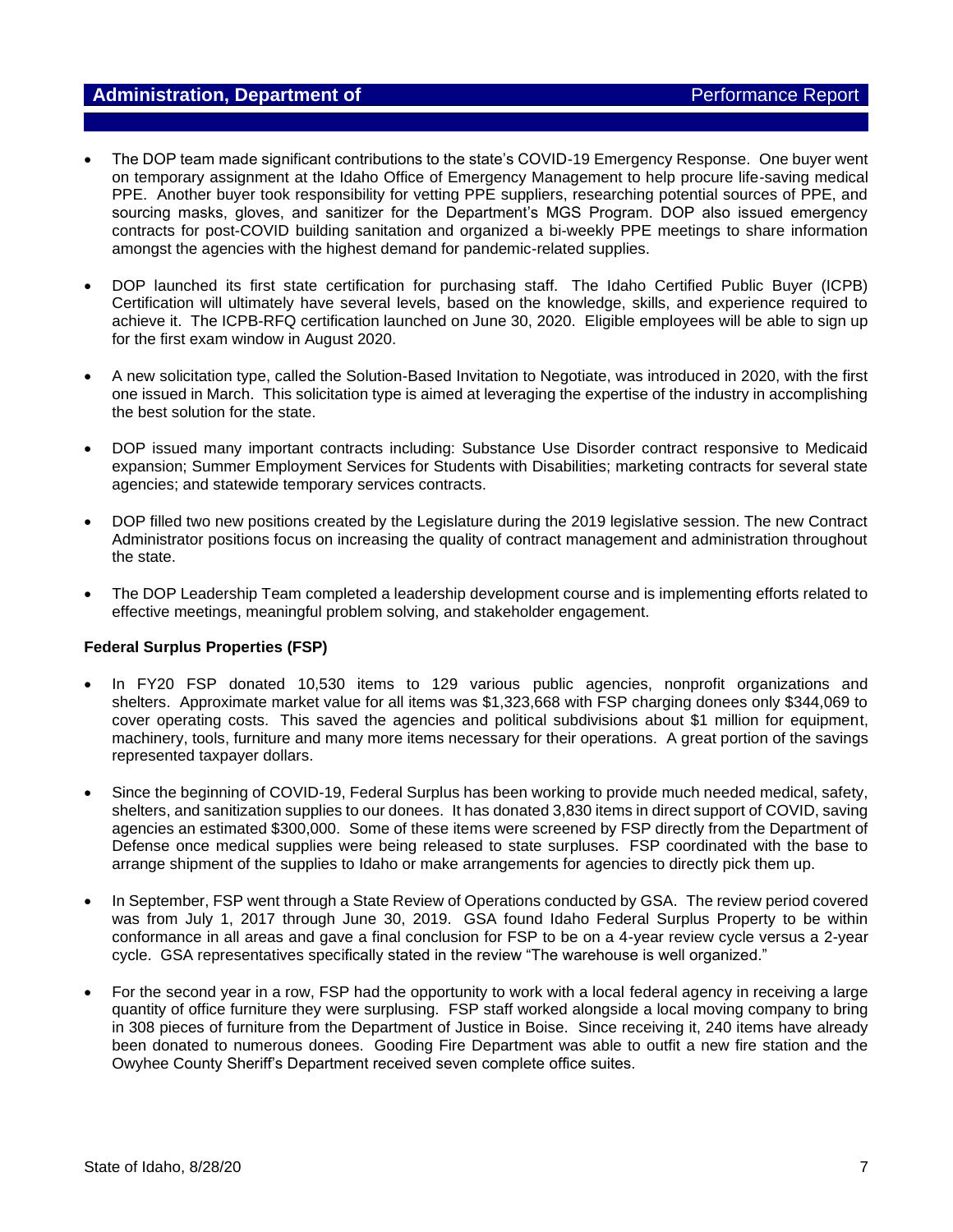• FSP completed the update to its State Plan of Operation. This document is developed under state law and approved by GSA which sets forth a plan for the management and administration for FSP in the donation of property.

#### **Division of Public Works**

#### **Design and Construction**

- A tour was conducted of facilities in southeast Idaho in July and will be conducted virtually of north Idaho in September with members of the Permanent Building Funding Advisory Council (PBFAC), and area legislators. In April PBFAC meetings began being held virtually.
- Construction work progressed throughout the reporting period at the Chinden Campus. The Public Utilities Commission moved mid-September 2019 onto the second floor of Building 8. Construction for the Office of Information Technology Services commenced in August 2019 and they moved into their space in Building 8 in November 2019.
- DPW manages facilities construction for state agencies. The division administers a rotating list of projects where at any point in time there are close to 300 open projects in various stages from pre-design to post-construction. The combined value of these open projects currently exceeds \$300 million. The following list is a sample of some of the major projects that have recently been completed:

| <b>BSU: Material Sciences Research Building</b> | \$48.3 million |
|-------------------------------------------------|----------------|
| ISHS: Road Repair, Old Penitentiary Road        | \$1.8 million  |
| CSI: Canyon Building Remodel                    | \$ 2.6 million |
| <b>IDOC: Wastewater Upgrades, NICI</b>          | \$ 3.3 million |
| ADM: Chinden Power Distribution Loop            | \$ 3.0 million |

There are several more major projects under construction, including:

| <b>IDVS: New Veterans Home, Post Falls</b>             | $$7.2$ million |
|--------------------------------------------------------|----------------|
| <b>IDOC: Community Reentry Center, Twin Falls</b>      | \$9.1 million  |
| ISU: Renovate Davis Field, Pocatello                   | \$7.1 million  |
| UI: Seed Potato Germplasm Facility, Moscow             | $$5.2$ million |
| DHW: Adolescent Psychiatric Treatment Center, Nampa    | \$11.2 million |
| <b>ITD: District 2 Administrative Building Remodel</b> | $$2.3$ million |

#### **Statewide Leasing Program**

- The two-member staff is currently administering a leasing portfolio of 388 leases, consisting of 1,877,989 sq. ft. in 49 cities, for 60 different agencies and commissions.
- In the past fiscal year, the program negotiated 103 leases, consisting of 461,483 square feet representing a total contract value of \$25,834,060.
- The program continues to assist with moving agencies to the Chinden Campus, tracking, negotiating, and creating leases and co-location agreements for state agencies and commissions.

#### **Facilities Services**

Capitol Mall

• Completed many small remodel projects, including abatement and flooring replacement projects. Facilities Services also supported DPW renovation projects in both the JRW and Supreme Court Buildings.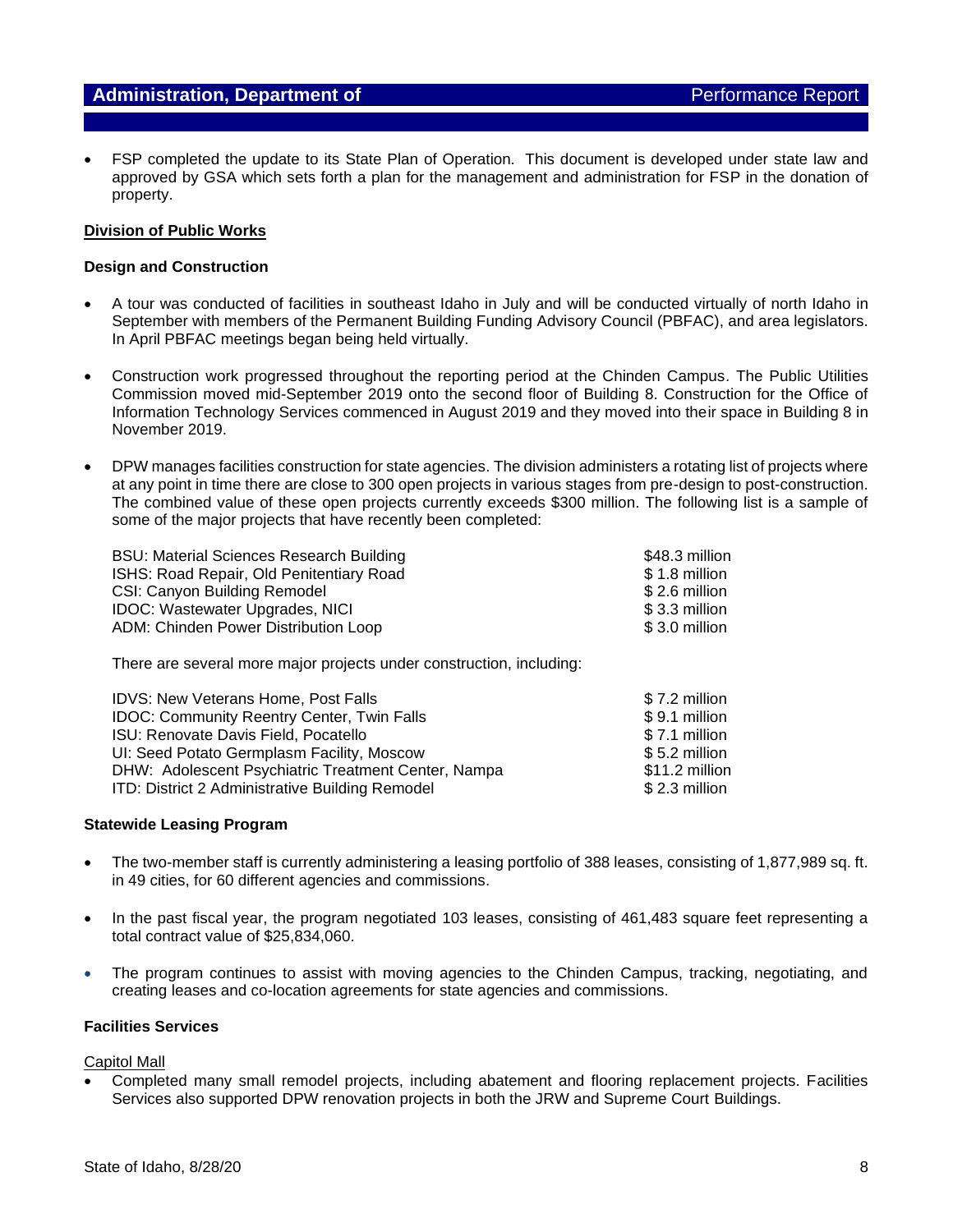- Replacement of lamps and fixtures in buildings to LED units continued throughout FY20.
- To fully complete the Phase 2 power infrastructure project and to be electrical code compliant, a switch gear room in the JRW was created.
- Facilities Services ramped up janitorial operations in response to COVID-19 including constant hi-touch cleaning, sanitizing stations in common areas, and adjusting building management system schedules to operate fans 24/7.

#### Chinden Campus

- The DPW project at Building #2 was completed at the beginning of FY20, which required ramping up janitorial and maintenance for the building. Projects to address deficiencies and infrastructure replacement not part of the project have been initiated and many completed.
- Tenant Improvement projects in Building #8 for the Public Utilities Commission and Office of Information Technology Services have been completed, and again, projects to deal with deficiencies and infrastructure are under way.
- Projects in Building #6 to make that a swing/temporary space for agencies was completed. The Controller's Office relocated to Building #6 during the JRW remodel project.
- Additional small projects were performed, including Hot Water Loop gaskets throughout the campus, changing out pneumatic damper actuators to electric, and installing variable frequency drives on air handler units.
- The Idaho Power project to replace transformers and separate power to individual buildings began in November 2019. This was a 7-month project which required a great deal of coordination between Idaho Power, DPW and Facilities Services in order to maintain constant operations in ALL buildings. COVID-19 impacted the scheduling.
- To respond to COVID-19, janitorial operations were ramped up to include constant hi-touch cleaning, sanitizing stations in common areas, and adjusting building management system schedules to operate fans 24/7.

Note: All projects addressed are above and beyond the routine maintenance performed at the campuses.

## *Part II – Performance Measures*

|                | <b>Performance Measure</b>                                                                                                                                                               |        | <b>FY 2017</b> | <b>FY 2018</b> | <b>FY 2019</b> | <b>FY 2020</b> | <b>FY 2021</b> |  |  |
|----------------|------------------------------------------------------------------------------------------------------------------------------------------------------------------------------------------|--------|----------------|----------------|----------------|----------------|----------------|--|--|
|                | Goal 1 - Division of Insurance and Internal Support; Office of Risk Management<br>Reduce 5-year rolling property claim payments by 20% by end of FY 2023.                                |        |                |                |                |                |                |  |  |
| 1 <sub>1</sub> | Reduce property claim costs by<br>5% annually through FY23.                                                                                                                              | actual |                |                | \$971,419.43   |                |                |  |  |
|                |                                                                                                                                                                                          | target |                |                |                | \$922,848      | \$874,277      |  |  |
|                | Goal 2 – Division of Public Works**<br>Reduce the average length of time between project bid date and issuing a Notice to Proceed, authorizing<br>construction to an average of 30 days. |        |                |                |                |                |                |  |  |
| 2.             | Reduce the average number of                                                                                                                                                             | actual | 41 days        | 39 days        | 37 days        | 36.4           |                |  |  |
|                | days between project bid date<br>and issuing Notice to Proceed<br>by 5% per year until benchmark<br>has been reached.                                                                    | target | $42.4$ days    | 39 days        | $37.1$ days    | $35.2$ days    | $34.6$ days    |  |  |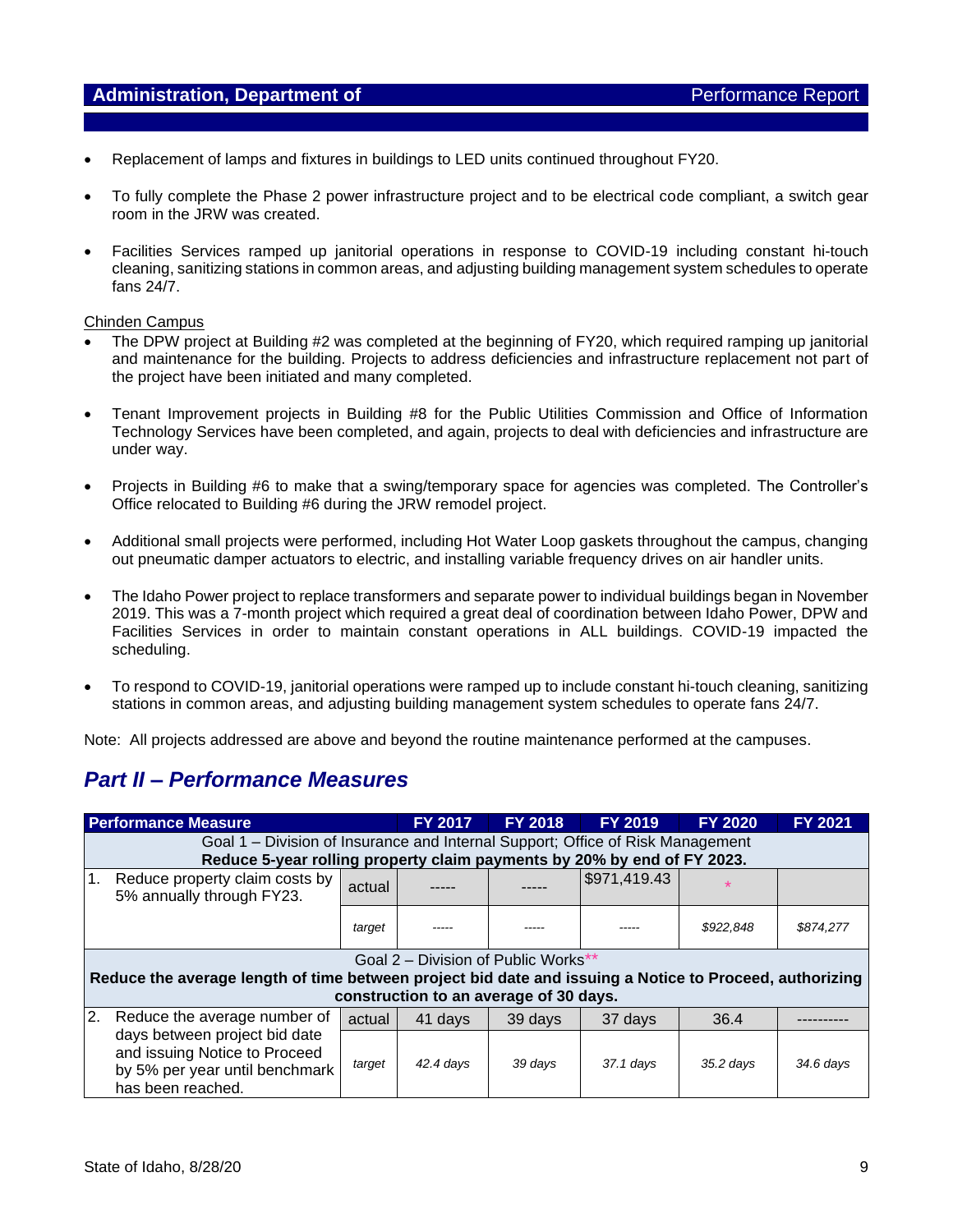# Administration, Department of **Administration, Department of** Performance Report

| Goal 3 - Division of Public Works; Facilities Services<br>Reduce the back log of deferred maintenance and repair items for the Capitol Mall (including the Idaho<br>Falls and Lewiston State Office Buildings) and the Chinden Campus.<br>3.<br>Reduce the total average<br>***<br>actual<br>Facility Cost Index by 5% per<br>year for all facilities until the<br>benchmark has been reached<br>for each facility. This amount<br>N/A<br>target<br>would need to be adjusted for<br>cost escalation, inflation, etc.<br>each consecutive year.<br>Goal 4 - Division of Insurance and Internal Support; Postal Services<br>Increase the number of pieces processed by the state's Postal Services at the Chinden Campus which will<br>reduce the amount of time spent delivering mail to state agencies.<br>Postal Services will reduce time<br>4.<br>33 hours<br>actual<br>spent on delivery by an<br>average of 70 minutes per year<br>target<br>31 hr; 50 min<br>(10 minutes per route) for the<br>next four years. Baseline FY20.<br>Goal 5 - Division of Insurance and Internal Support; Copy Center<br>Decrease the number of days to perform Copy Center jobs for state agencies while increasing number of<br>jobs printed during non-business hours.<br>5. Reduce the average processing<br>2 days; 2 hrs<br>actual<br>-----<br>-----<br>-----<br>time between order received and<br>delivered by an average of four<br>1 day; 22 hrs<br>target<br>hours per year for three years.<br>Baseline FY20.<br>6. Increase the number of jobs actual<br>2%<br>printed during non-business<br>hours by 20% of all orders by<br><b>Baseline</b><br>FY24.<br>will<br>be<br><b>FY20</b><br>established<br>in.<br>and<br>target<br>7%<br>5%<br>increased<br>each<br>year<br>thereafter until benchmark is<br>reached.<br>Goal 6 – Division of Purchasing; Federal Surplus Property<br>Increase the number of qualifying entities utilizing the Federal Surplus Properties program to maximize<br>the value of existing resources and reduce overall costs to state and other public agencies.<br>7. Federal<br>Surplus<br>Properties<br>141<br>129<br>actual<br>$- - - - -$<br>-----<br>increases the annual number of<br>registered and/or active donees<br>5%<br>by<br>each<br>year<br>until<br>148<br>155<br>target<br>benchmark<br>is<br>reached<br>by<br>FY23. Baseline established in<br>FY19.<br><b>New Performance Measure</b><br>FY 2017<br>FY 2018<br>FY 2019<br>FY 2020<br>FY 2021<br>Goal 7 - Division of Purchasing<br>Implement an in-state purchasing certification program. | <b>Performance Measure</b> |        | FY 2017 | <b>FY 2018</b> | <b>FY 2019</b> | <b>FY 2020</b> | FY 2021 |
|------------------------------------------------------------------------------------------------------------------------------------------------------------------------------------------------------------------------------------------------------------------------------------------------------------------------------------------------------------------------------------------------------------------------------------------------------------------------------------------------------------------------------------------------------------------------------------------------------------------------------------------------------------------------------------------------------------------------------------------------------------------------------------------------------------------------------------------------------------------------------------------------------------------------------------------------------------------------------------------------------------------------------------------------------------------------------------------------------------------------------------------------------------------------------------------------------------------------------------------------------------------------------------------------------------------------------------------------------------------------------------------------------------------------------------------------------------------------------------------------------------------------------------------------------------------------------------------------------------------------------------------------------------------------------------------------------------------------------------------------------------------------------------------------------------------------------------------------------------------------------------------------------------------------------------------------------------------------------------------------------------------------------------------------------------------------------------------------------------------------------------------------------------------------------------------------------------------------------------------------------------------------------------------------------------------------------------------------------------------------------------------------------------------------------------------------------------------------------------------------------------------------------------------------------------------------------------------|----------------------------|--------|---------|----------------|----------------|----------------|---------|
|                                                                                                                                                                                                                                                                                                                                                                                                                                                                                                                                                                                                                                                                                                                                                                                                                                                                                                                                                                                                                                                                                                                                                                                                                                                                                                                                                                                                                                                                                                                                                                                                                                                                                                                                                                                                                                                                                                                                                                                                                                                                                                                                                                                                                                                                                                                                                                                                                                                                                                                                                                                          |                            |        |         |                |                |                |         |
|                                                                                                                                                                                                                                                                                                                                                                                                                                                                                                                                                                                                                                                                                                                                                                                                                                                                                                                                                                                                                                                                                                                                                                                                                                                                                                                                                                                                                                                                                                                                                                                                                                                                                                                                                                                                                                                                                                                                                                                                                                                                                                                                                                                                                                                                                                                                                                                                                                                                                                                                                                                          |                            |        |         |                |                |                |         |
|                                                                                                                                                                                                                                                                                                                                                                                                                                                                                                                                                                                                                                                                                                                                                                                                                                                                                                                                                                                                                                                                                                                                                                                                                                                                                                                                                                                                                                                                                                                                                                                                                                                                                                                                                                                                                                                                                                                                                                                                                                                                                                                                                                                                                                                                                                                                                                                                                                                                                                                                                                                          |                            |        |         |                |                |                |         |
|                                                                                                                                                                                                                                                                                                                                                                                                                                                                                                                                                                                                                                                                                                                                                                                                                                                                                                                                                                                                                                                                                                                                                                                                                                                                                                                                                                                                                                                                                                                                                                                                                                                                                                                                                                                                                                                                                                                                                                                                                                                                                                                                                                                                                                                                                                                                                                                                                                                                                                                                                                                          |                            |        |         |                |                |                |         |
|                                                                                                                                                                                                                                                                                                                                                                                                                                                                                                                                                                                                                                                                                                                                                                                                                                                                                                                                                                                                                                                                                                                                                                                                                                                                                                                                                                                                                                                                                                                                                                                                                                                                                                                                                                                                                                                                                                                                                                                                                                                                                                                                                                                                                                                                                                                                                                                                                                                                                                                                                                                          |                            |        |         |                |                |                |         |
|                                                                                                                                                                                                                                                                                                                                                                                                                                                                                                                                                                                                                                                                                                                                                                                                                                                                                                                                                                                                                                                                                                                                                                                                                                                                                                                                                                                                                                                                                                                                                                                                                                                                                                                                                                                                                                                                                                                                                                                                                                                                                                                                                                                                                                                                                                                                                                                                                                                                                                                                                                                          |                            |        |         |                |                |                |         |
|                                                                                                                                                                                                                                                                                                                                                                                                                                                                                                                                                                                                                                                                                                                                                                                                                                                                                                                                                                                                                                                                                                                                                                                                                                                                                                                                                                                                                                                                                                                                                                                                                                                                                                                                                                                                                                                                                                                                                                                                                                                                                                                                                                                                                                                                                                                                                                                                                                                                                                                                                                                          |                            |        |         |                |                |                |         |
|                                                                                                                                                                                                                                                                                                                                                                                                                                                                                                                                                                                                                                                                                                                                                                                                                                                                                                                                                                                                                                                                                                                                                                                                                                                                                                                                                                                                                                                                                                                                                                                                                                                                                                                                                                                                                                                                                                                                                                                                                                                                                                                                                                                                                                                                                                                                                                                                                                                                                                                                                                                          |                            |        |         |                |                |                |         |
|                                                                                                                                                                                                                                                                                                                                                                                                                                                                                                                                                                                                                                                                                                                                                                                                                                                                                                                                                                                                                                                                                                                                                                                                                                                                                                                                                                                                                                                                                                                                                                                                                                                                                                                                                                                                                                                                                                                                                                                                                                                                                                                                                                                                                                                                                                                                                                                                                                                                                                                                                                                          |                            |        |         |                |                |                |         |
|                                                                                                                                                                                                                                                                                                                                                                                                                                                                                                                                                                                                                                                                                                                                                                                                                                                                                                                                                                                                                                                                                                                                                                                                                                                                                                                                                                                                                                                                                                                                                                                                                                                                                                                                                                                                                                                                                                                                                                                                                                                                                                                                                                                                                                                                                                                                                                                                                                                                                                                                                                                          |                            |        |         |                |                |                |         |
|                                                                                                                                                                                                                                                                                                                                                                                                                                                                                                                                                                                                                                                                                                                                                                                                                                                                                                                                                                                                                                                                                                                                                                                                                                                                                                                                                                                                                                                                                                                                                                                                                                                                                                                                                                                                                                                                                                                                                                                                                                                                                                                                                                                                                                                                                                                                                                                                                                                                                                                                                                                          |                            |        |         |                |                |                |         |
|                                                                                                                                                                                                                                                                                                                                                                                                                                                                                                                                                                                                                                                                                                                                                                                                                                                                                                                                                                                                                                                                                                                                                                                                                                                                                                                                                                                                                                                                                                                                                                                                                                                                                                                                                                                                                                                                                                                                                                                                                                                                                                                                                                                                                                                                                                                                                                                                                                                                                                                                                                                          |                            |        |         |                |                |                |         |
|                                                                                                                                                                                                                                                                                                                                                                                                                                                                                                                                                                                                                                                                                                                                                                                                                                                                                                                                                                                                                                                                                                                                                                                                                                                                                                                                                                                                                                                                                                                                                                                                                                                                                                                                                                                                                                                                                                                                                                                                                                                                                                                                                                                                                                                                                                                                                                                                                                                                                                                                                                                          |                            |        |         |                |                |                |         |
|                                                                                                                                                                                                                                                                                                                                                                                                                                                                                                                                                                                                                                                                                                                                                                                                                                                                                                                                                                                                                                                                                                                                                                                                                                                                                                                                                                                                                                                                                                                                                                                                                                                                                                                                                                                                                                                                                                                                                                                                                                                                                                                                                                                                                                                                                                                                                                                                                                                                                                                                                                                          |                            |        |         |                |                |                |         |
|                                                                                                                                                                                                                                                                                                                                                                                                                                                                                                                                                                                                                                                                                                                                                                                                                                                                                                                                                                                                                                                                                                                                                                                                                                                                                                                                                                                                                                                                                                                                                                                                                                                                                                                                                                                                                                                                                                                                                                                                                                                                                                                                                                                                                                                                                                                                                                                                                                                                                                                                                                                          |                            |        |         |                |                |                |         |
|                                                                                                                                                                                                                                                                                                                                                                                                                                                                                                                                                                                                                                                                                                                                                                                                                                                                                                                                                                                                                                                                                                                                                                                                                                                                                                                                                                                                                                                                                                                                                                                                                                                                                                                                                                                                                                                                                                                                                                                                                                                                                                                                                                                                                                                                                                                                                                                                                                                                                                                                                                                          |                            |        |         |                |                |                |         |
|                                                                                                                                                                                                                                                                                                                                                                                                                                                                                                                                                                                                                                                                                                                                                                                                                                                                                                                                                                                                                                                                                                                                                                                                                                                                                                                                                                                                                                                                                                                                                                                                                                                                                                                                                                                                                                                                                                                                                                                                                                                                                                                                                                                                                                                                                                                                                                                                                                                                                                                                                                                          |                            |        |         |                |                |                |         |
|                                                                                                                                                                                                                                                                                                                                                                                                                                                                                                                                                                                                                                                                                                                                                                                                                                                                                                                                                                                                                                                                                                                                                                                                                                                                                                                                                                                                                                                                                                                                                                                                                                                                                                                                                                                                                                                                                                                                                                                                                                                                                                                                                                                                                                                                                                                                                                                                                                                                                                                                                                                          |                            |        |         |                |                |                |         |
|                                                                                                                                                                                                                                                                                                                                                                                                                                                                                                                                                                                                                                                                                                                                                                                                                                                                                                                                                                                                                                                                                                                                                                                                                                                                                                                                                                                                                                                                                                                                                                                                                                                                                                                                                                                                                                                                                                                                                                                                                                                                                                                                                                                                                                                                                                                                                                                                                                                                                                                                                                                          |                            |        |         |                |                |                |         |
|                                                                                                                                                                                                                                                                                                                                                                                                                                                                                                                                                                                                                                                                                                                                                                                                                                                                                                                                                                                                                                                                                                                                                                                                                                                                                                                                                                                                                                                                                                                                                                                                                                                                                                                                                                                                                                                                                                                                                                                                                                                                                                                                                                                                                                                                                                                                                                                                                                                                                                                                                                                          |                            |        |         |                |                |                |         |
|                                                                                                                                                                                                                                                                                                                                                                                                                                                                                                                                                                                                                                                                                                                                                                                                                                                                                                                                                                                                                                                                                                                                                                                                                                                                                                                                                                                                                                                                                                                                                                                                                                                                                                                                                                                                                                                                                                                                                                                                                                                                                                                                                                                                                                                                                                                                                                                                                                                                                                                                                                                          |                            |        |         |                |                |                |         |
|                                                                                                                                                                                                                                                                                                                                                                                                                                                                                                                                                                                                                                                                                                                                                                                                                                                                                                                                                                                                                                                                                                                                                                                                                                                                                                                                                                                                                                                                                                                                                                                                                                                                                                                                                                                                                                                                                                                                                                                                                                                                                                                                                                                                                                                                                                                                                                                                                                                                                                                                                                                          |                            |        |         |                |                |                |         |
|                                                                                                                                                                                                                                                                                                                                                                                                                                                                                                                                                                                                                                                                                                                                                                                                                                                                                                                                                                                                                                                                                                                                                                                                                                                                                                                                                                                                                                                                                                                                                                                                                                                                                                                                                                                                                                                                                                                                                                                                                                                                                                                                                                                                                                                                                                                                                                                                                                                                                                                                                                                          |                            |        |         |                |                |                |         |
|                                                                                                                                                                                                                                                                                                                                                                                                                                                                                                                                                                                                                                                                                                                                                                                                                                                                                                                                                                                                                                                                                                                                                                                                                                                                                                                                                                                                                                                                                                                                                                                                                                                                                                                                                                                                                                                                                                                                                                                                                                                                                                                                                                                                                                                                                                                                                                                                                                                                                                                                                                                          |                            |        |         |                |                |                |         |
|                                                                                                                                                                                                                                                                                                                                                                                                                                                                                                                                                                                                                                                                                                                                                                                                                                                                                                                                                                                                                                                                                                                                                                                                                                                                                                                                                                                                                                                                                                                                                                                                                                                                                                                                                                                                                                                                                                                                                                                                                                                                                                                                                                                                                                                                                                                                                                                                                                                                                                                                                                                          |                            |        |         |                |                |                |         |
|                                                                                                                                                                                                                                                                                                                                                                                                                                                                                                                                                                                                                                                                                                                                                                                                                                                                                                                                                                                                                                                                                                                                                                                                                                                                                                                                                                                                                                                                                                                                                                                                                                                                                                                                                                                                                                                                                                                                                                                                                                                                                                                                                                                                                                                                                                                                                                                                                                                                                                                                                                                          |                            |        |         |                |                |                |         |
|                                                                                                                                                                                                                                                                                                                                                                                                                                                                                                                                                                                                                                                                                                                                                                                                                                                                                                                                                                                                                                                                                                                                                                                                                                                                                                                                                                                                                                                                                                                                                                                                                                                                                                                                                                                                                                                                                                                                                                                                                                                                                                                                                                                                                                                                                                                                                                                                                                                                                                                                                                                          |                            |        |         |                |                |                |         |
|                                                                                                                                                                                                                                                                                                                                                                                                                                                                                                                                                                                                                                                                                                                                                                                                                                                                                                                                                                                                                                                                                                                                                                                                                                                                                                                                                                                                                                                                                                                                                                                                                                                                                                                                                                                                                                                                                                                                                                                                                                                                                                                                                                                                                                                                                                                                                                                                                                                                                                                                                                                          |                            |        |         |                |                |                |         |
|                                                                                                                                                                                                                                                                                                                                                                                                                                                                                                                                                                                                                                                                                                                                                                                                                                                                                                                                                                                                                                                                                                                                                                                                                                                                                                                                                                                                                                                                                                                                                                                                                                                                                                                                                                                                                                                                                                                                                                                                                                                                                                                                                                                                                                                                                                                                                                                                                                                                                                                                                                                          |                            |        |         |                |                |                |         |
|                                                                                                                                                                                                                                                                                                                                                                                                                                                                                                                                                                                                                                                                                                                                                                                                                                                                                                                                                                                                                                                                                                                                                                                                                                                                                                                                                                                                                                                                                                                                                                                                                                                                                                                                                                                                                                                                                                                                                                                                                                                                                                                                                                                                                                                                                                                                                                                                                                                                                                                                                                                          |                            |        |         |                |                |                |         |
|                                                                                                                                                                                                                                                                                                                                                                                                                                                                                                                                                                                                                                                                                                                                                                                                                                                                                                                                                                                                                                                                                                                                                                                                                                                                                                                                                                                                                                                                                                                                                                                                                                                                                                                                                                                                                                                                                                                                                                                                                                                                                                                                                                                                                                                                                                                                                                                                                                                                                                                                                                                          |                            |        |         |                |                |                |         |
|                                                                                                                                                                                                                                                                                                                                                                                                                                                                                                                                                                                                                                                                                                                                                                                                                                                                                                                                                                                                                                                                                                                                                                                                                                                                                                                                                                                                                                                                                                                                                                                                                                                                                                                                                                                                                                                                                                                                                                                                                                                                                                                                                                                                                                                                                                                                                                                                                                                                                                                                                                                          |                            |        |         |                |                |                |         |
|                                                                                                                                                                                                                                                                                                                                                                                                                                                                                                                                                                                                                                                                                                                                                                                                                                                                                                                                                                                                                                                                                                                                                                                                                                                                                                                                                                                                                                                                                                                                                                                                                                                                                                                                                                                                                                                                                                                                                                                                                                                                                                                                                                                                                                                                                                                                                                                                                                                                                                                                                                                          |                            |        |         |                |                |                |         |
|                                                                                                                                                                                                                                                                                                                                                                                                                                                                                                                                                                                                                                                                                                                                                                                                                                                                                                                                                                                                                                                                                                                                                                                                                                                                                                                                                                                                                                                                                                                                                                                                                                                                                                                                                                                                                                                                                                                                                                                                                                                                                                                                                                                                                                                                                                                                                                                                                                                                                                                                                                                          |                            |        |         |                |                |                |         |
|                                                                                                                                                                                                                                                                                                                                                                                                                                                                                                                                                                                                                                                                                                                                                                                                                                                                                                                                                                                                                                                                                                                                                                                                                                                                                                                                                                                                                                                                                                                                                                                                                                                                                                                                                                                                                                                                                                                                                                                                                                                                                                                                                                                                                                                                                                                                                                                                                                                                                                                                                                                          |                            |        |         |                |                |                |         |
|                                                                                                                                                                                                                                                                                                                                                                                                                                                                                                                                                                                                                                                                                                                                                                                                                                                                                                                                                                                                                                                                                                                                                                                                                                                                                                                                                                                                                                                                                                                                                                                                                                                                                                                                                                                                                                                                                                                                                                                                                                                                                                                                                                                                                                                                                                                                                                                                                                                                                                                                                                                          |                            |        |         |                |                |                |         |
|                                                                                                                                                                                                                                                                                                                                                                                                                                                                                                                                                                                                                                                                                                                                                                                                                                                                                                                                                                                                                                                                                                                                                                                                                                                                                                                                                                                                                                                                                                                                                                                                                                                                                                                                                                                                                                                                                                                                                                                                                                                                                                                                                                                                                                                                                                                                                                                                                                                                                                                                                                                          |                            |        |         |                |                |                |         |
|                                                                                                                                                                                                                                                                                                                                                                                                                                                                                                                                                                                                                                                                                                                                                                                                                                                                                                                                                                                                                                                                                                                                                                                                                                                                                                                                                                                                                                                                                                                                                                                                                                                                                                                                                                                                                                                                                                                                                                                                                                                                                                                                                                                                                                                                                                                                                                                                                                                                                                                                                                                          |                            |        |         |                |                |                |         |
|                                                                                                                                                                                                                                                                                                                                                                                                                                                                                                                                                                                                                                                                                                                                                                                                                                                                                                                                                                                                                                                                                                                                                                                                                                                                                                                                                                                                                                                                                                                                                                                                                                                                                                                                                                                                                                                                                                                                                                                                                                                                                                                                                                                                                                                                                                                                                                                                                                                                                                                                                                                          |                            |        |         |                |                |                |         |
|                                                                                                                                                                                                                                                                                                                                                                                                                                                                                                                                                                                                                                                                                                                                                                                                                                                                                                                                                                                                                                                                                                                                                                                                                                                                                                                                                                                                                                                                                                                                                                                                                                                                                                                                                                                                                                                                                                                                                                                                                                                                                                                                                                                                                                                                                                                                                                                                                                                                                                                                                                                          |                            |        |         |                |                |                |         |
|                                                                                                                                                                                                                                                                                                                                                                                                                                                                                                                                                                                                                                                                                                                                                                                                                                                                                                                                                                                                                                                                                                                                                                                                                                                                                                                                                                                                                                                                                                                                                                                                                                                                                                                                                                                                                                                                                                                                                                                                                                                                                                                                                                                                                                                                                                                                                                                                                                                                                                                                                                                          |                            |        |         |                |                |                |         |
|                                                                                                                                                                                                                                                                                                                                                                                                                                                                                                                                                                                                                                                                                                                                                                                                                                                                                                                                                                                                                                                                                                                                                                                                                                                                                                                                                                                                                                                                                                                                                                                                                                                                                                                                                                                                                                                                                                                                                                                                                                                                                                                                                                                                                                                                                                                                                                                                                                                                                                                                                                                          |                            |        |         |                |                |                |         |
|                                                                                                                                                                                                                                                                                                                                                                                                                                                                                                                                                                                                                                                                                                                                                                                                                                                                                                                                                                                                                                                                                                                                                                                                                                                                                                                                                                                                                                                                                                                                                                                                                                                                                                                                                                                                                                                                                                                                                                                                                                                                                                                                                                                                                                                                                                                                                                                                                                                                                                                                                                                          |                            |        |         |                |                |                |         |
|                                                                                                                                                                                                                                                                                                                                                                                                                                                                                                                                                                                                                                                                                                                                                                                                                                                                                                                                                                                                                                                                                                                                                                                                                                                                                                                                                                                                                                                                                                                                                                                                                                                                                                                                                                                                                                                                                                                                                                                                                                                                                                                                                                                                                                                                                                                                                                                                                                                                                                                                                                                          |                            |        |         |                |                |                |         |
|                                                                                                                                                                                                                                                                                                                                                                                                                                                                                                                                                                                                                                                                                                                                                                                                                                                                                                                                                                                                                                                                                                                                                                                                                                                                                                                                                                                                                                                                                                                                                                                                                                                                                                                                                                                                                                                                                                                                                                                                                                                                                                                                                                                                                                                                                                                                                                                                                                                                                                                                                                                          |                            |        |         |                |                |                |         |
| -----<br>-----<br>-----                                                                                                                                                                                                                                                                                                                                                                                                                                                                                                                                                                                                                                                                                                                                                                                                                                                                                                                                                                                                                                                                                                                                                                                                                                                                                                                                                                                                                                                                                                                                                                                                                                                                                                                                                                                                                                                                                                                                                                                                                                                                                                                                                                                                                                                                                                                                                                                                                                                                                                                                                                  |                            | actual |         |                |                | ****           |         |